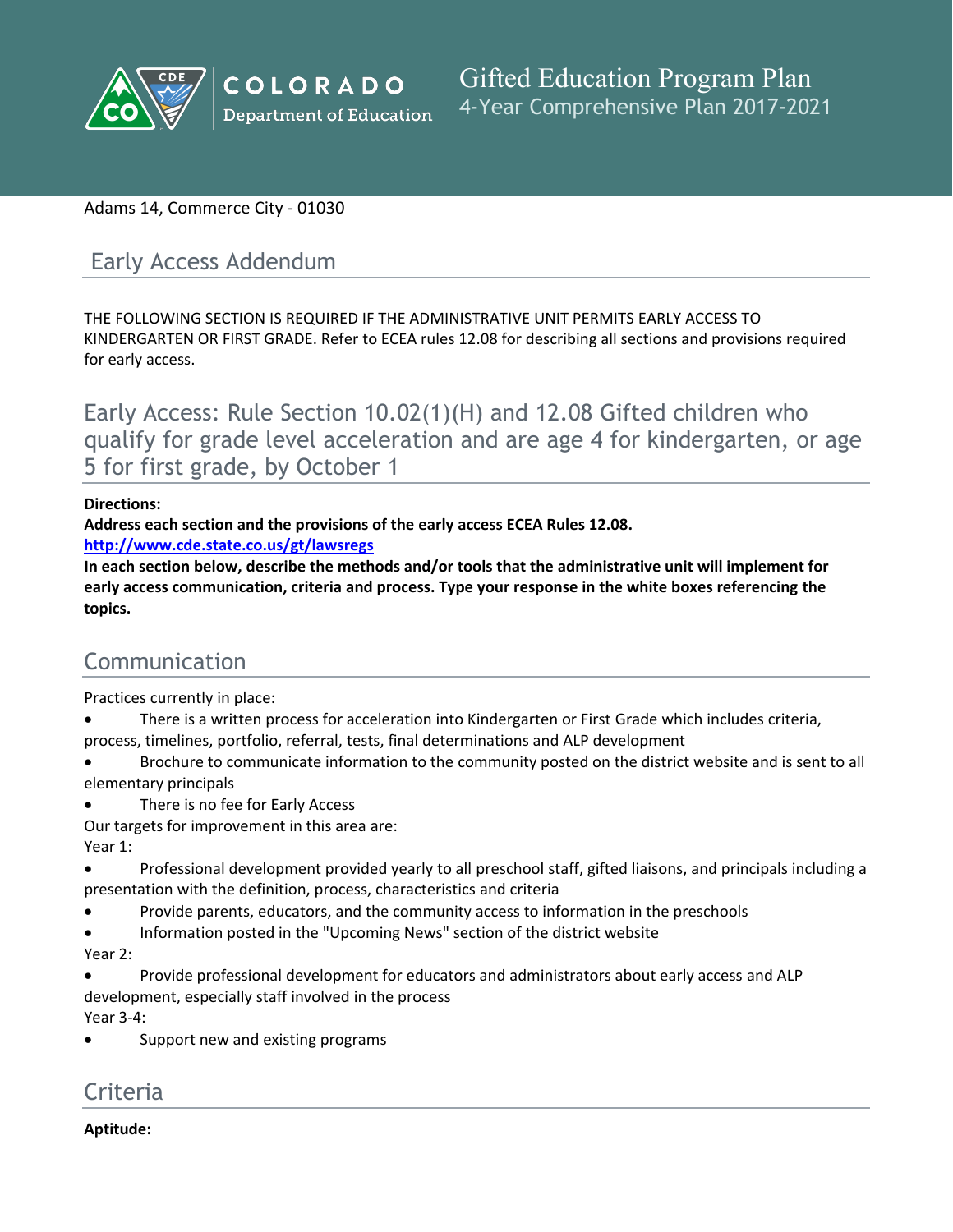

#### Standardized tests that may be used for determining placement: All scores must be in the 97th percentile in **all categories of Aptitude, Achievement, Performance, and Readiness.**

- Naglieri Nonverbal Abilities Test (NNAT2)
- Bateria III Woodcock-Munoz
- Differential Abilities Scale (DAS)
- Kaufman Assessment Battery for Children (KABC-II)
- Kaufman Brief Intelligence Test (KBIT-2)
- Wechsler Preschool and Primary Scale of Intelligence (WPPSI)

#### **Achievement:**

- Test of Early Mathematics Ability (TEMA)
- Test of Early Reading Ability (TERA)
- Test of Early Written Language (TEWL-3)
- Woodcock Johnson III Test of Achievement

#### **Performance:**

- Gifted Evaluation Scales (GES-3)
- Gifted Rating Scales Preschool (GRS-P)
- Early Screening Inventory (ESI-P)
- Ages & Stages Questionnaire (ASQ)
- Ages & Stages Questionnaire: Social-Emotional (ASQ-SE)
- Scales for Identifying Gifted Students (SIGS)
- Kingore Observation Inventory (KOI)
- Work sampling via classroom performance or student portfolio
- WAPT
- Needs and Interests survey

Parents will also be provided the Kingore Guidelines for Developing a Portfolio.

#### **Readiness, social behavior and motivation:**

- Teaching Strategies Gold (TS Gold)
- Incredible Years (IY)
- District Kindergarten Observation Assessment
- Early Access to Kindergarten Academic Progress Information Checklist or Early Access to First Grade Academic Progress Information
- Checklist of My Child's Strengths from Teaching Young Gifted Children in the Regular Classroom

#### **Support system:**

Practices currently in place:

 Letter of Determination signed at the time of placement by parent, gifted staff, early childhood staff, receiving teacher, and school administrator which states:

Placement involves a commitment of parents and school personnel to work together for a successful transition into the new learning environment and to meet on a regular basis regarding the child's academic progress and Advanced Learning Plan (ALP) goals.

Meetings are established at this time on the following dates: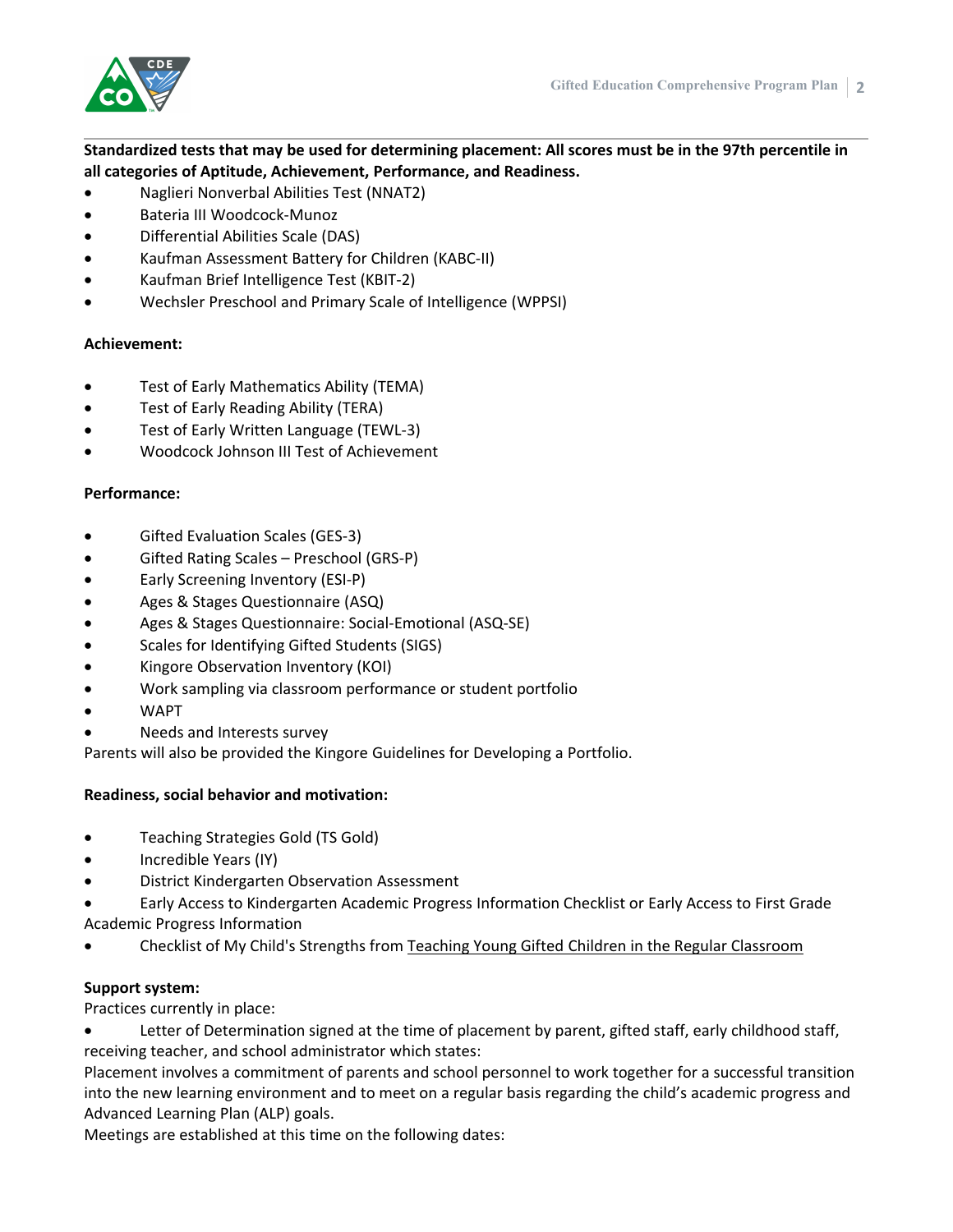

Transition begins \_\_\_\_\_\_\_\_\_\_\_\_\_\_\_\_\_ Six-week check-in date \_\_\_\_\_\_\_\_\_\_\_\_\_ Semester check-in dates \_\_\_\_\_\_\_\_\_\_ Strategies to ensure a successful transition:

Strategies to ensure a continual success following transition:

- Strategies are listed, followed, and reviewed regularly as a team
- The Transition goal is listed in the student's ALP for the first year
- Classroom teachers communicate regularly with teachers at conferences and with daily reports. This will keep parents and teachers informed about the status of the student's acceleration.
- Gifted and Talented Liaison at each school will work regularly with the classroom teacher to provide professional development and resources to meet the gifted student's needs.
- The ALP will be developed in the first month of school and will list all discussed supports.
- School counselors will be available to work with students who need extra support

## Process

#### **Timelines:**

#### **Step 1:**

 Parent/guardian or teacher who wishes to make a referral contacts the Gifted and Talented Office due to suspicion of possible giftedness.

- G/T Coordinator speaks with parent/guardian and obtains information about student and reason for request. Parents are informed about the early access process.
- If the parents decided to continue with the process, the parent collects information and creates a portfolio about the child.
- The GT Coordinator will give parents appropriate forms to complete.

#### **Information to be include in the portfolio:**

- Letter from parent requesting early entrance into kindergarten or first grade
- Appropriate age-level Ages & Stages Questionnaires ASQ and ASQ-SE completed by parent /guardian (if not previously completed within the last year)
- Early Screening Inventory Preschool (ESI-P) completed by preschool teacher and sent directly to Adams 14 G/T Coordinator
- Kingore Observation Inventory (KOI) If applicable
- Any supporting anecdotal information (examples: doctor's observation/reports, outstanding accelerated achievements which could include reading ability, High-Scope COR anecdotal records, musical ability)
- Any available test data: Ex. TS Gold, Incredible Years (IY); which may include private testing
- Student performance work samples
- Needs and Interests Survey
- Any other items the parent/guardian may deem appropriate.

#### **Step 2:**

- Parent sends the completed portfolio to the G/T Coordinator by the end of the third week in March.
- Preschool teacher sends the ESI-P inventory to the G/T Coordinator

 GT Coordinator meets with a Preschool Coordinator or Principal to review the completed portfolio and determine if the student needs further testing.

 G/T Coordinator calls the parent to discuss the decision and if further testing is needed, an appointment will be schedule to complete the KBIT-2 screening.

If the student tests at the 97<sup>th</sup> percentile or higher on all subtests of the NNAT or KBIT-2, then the TERA and TEMA will be administered.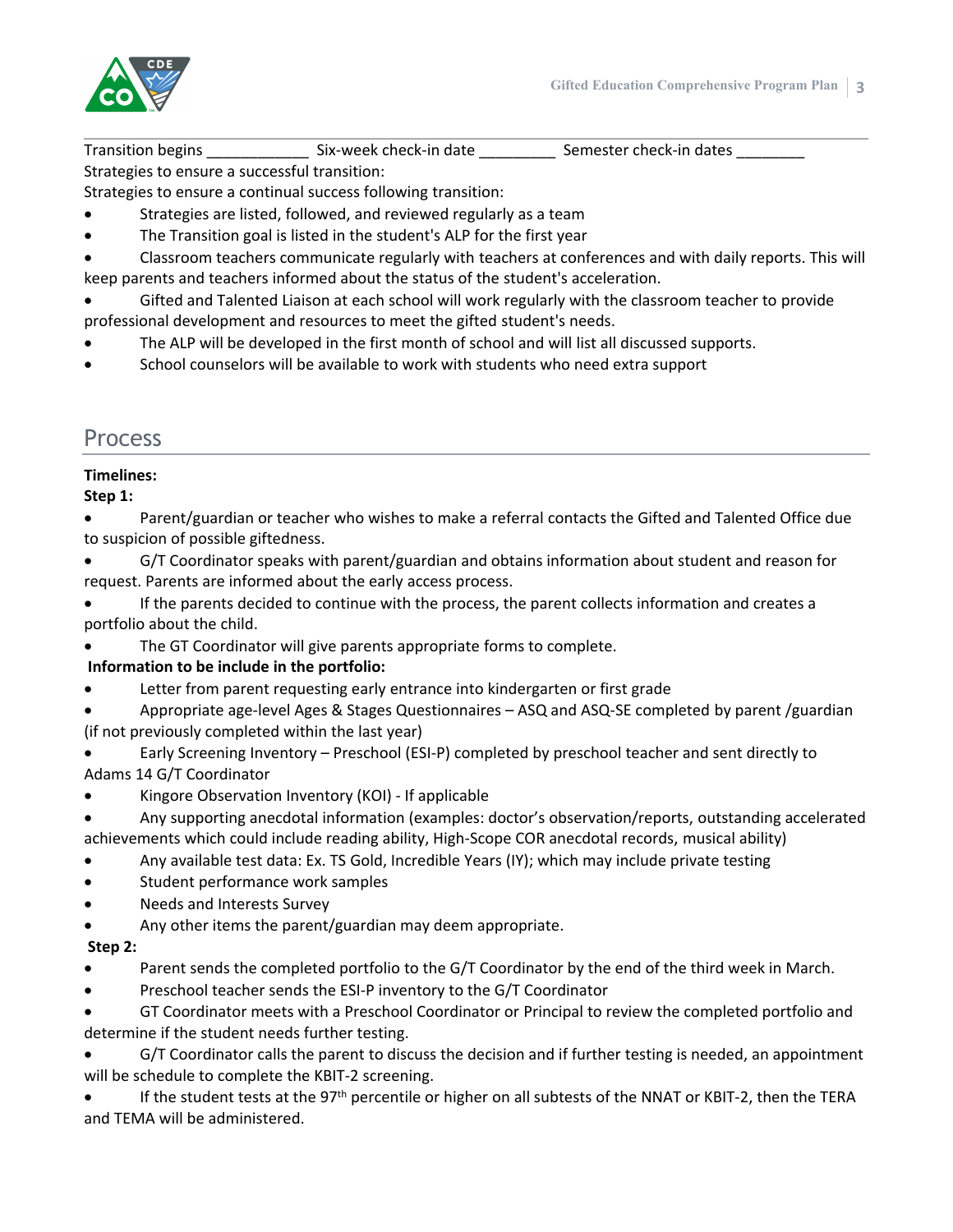

The preschool/kindergarten teacher will complete the appropriate Gifted Rating Scales.

#### **Step 3:**

A body of evidence will be used to determine placement.

### **Body of Evidence:**

- Student portfolio
- Information from the current teacher (ESI-P, GRS-P, and any additional information)
- Results from the cognitive and achievement testing.
- o KBIT-2 or NNAT
- o TERA
- o TEMA
- o TEWL

 A school team will be formed to review the portfolio and testing results to determine placement. The team will include the GT Coordinator, the GT liaison, the school principal, at least one teacher from the proposed grade level (K or 1), and any other personnel deemed necessary.

 If the team determines additional testing is needed, the GT Coordinator will work with the necessary individuals to complete any testing.

 Parents will be contacted with the decision of the placement team with a phone call and a letter home. If the child is accelerated, she or he will be placed into kindergarten or first grade in the fall. An Advanced Learning Plan will be developed by September 15 of the new school year.

- If the decision of the team is to not accelerate the student, parents may appeal the process by following the same dispute process as in the main Program Plan.
- If the decision of the team is to not accelerate the student, identification information will be provided to the school serving the gifted student.
- All applications are due by April 1<sup>st</sup> for the next school year. Determinations are made within 60 calendar days of receiving the child's portfolio submitted by the child's parent. Referrals received after April 1<sup>st</sup> are at the discretion of the district, and their determination will be made by the start of the next school year.

#### **Personnel:**

Practices currently in place:

 The GT Coordinator collects referrals, portfolios, does testing, and collects data for the body of evidence. GT Coordinator holds the endorsement of K-12 Teacher of Gifted and Talented

 Determination team built consisting of parent, gifted staff, early childhood staff, receiving teacher, and school administrator

 Information will also be reviewed with the district's regular identification team, including the director of student services, GT coordinator, SPED twice exceptional specialist, school psychologist, biliteracy specialist, and assessment specialist.

#### **Evaluation:**

Students will be required to perform in the 97th percentile or above on standardized tests that may be used **for determining placement.**

#### **Information to be include in the portfolio:**

- Letter from parent requesting early entrance into kindergarten or first grade
- Appropriate age-level Ages & Stages Questionnaires ASQ and ASQ-SE completed by parent /guardian (if not previously completed within the last year)
- Early Screening Inventory Preschool (ESI-P) completed by preschool teacher and sent directly to Adams 14 G/T Coordinator
- Kingore Observation Inventory (KOI) If applicable